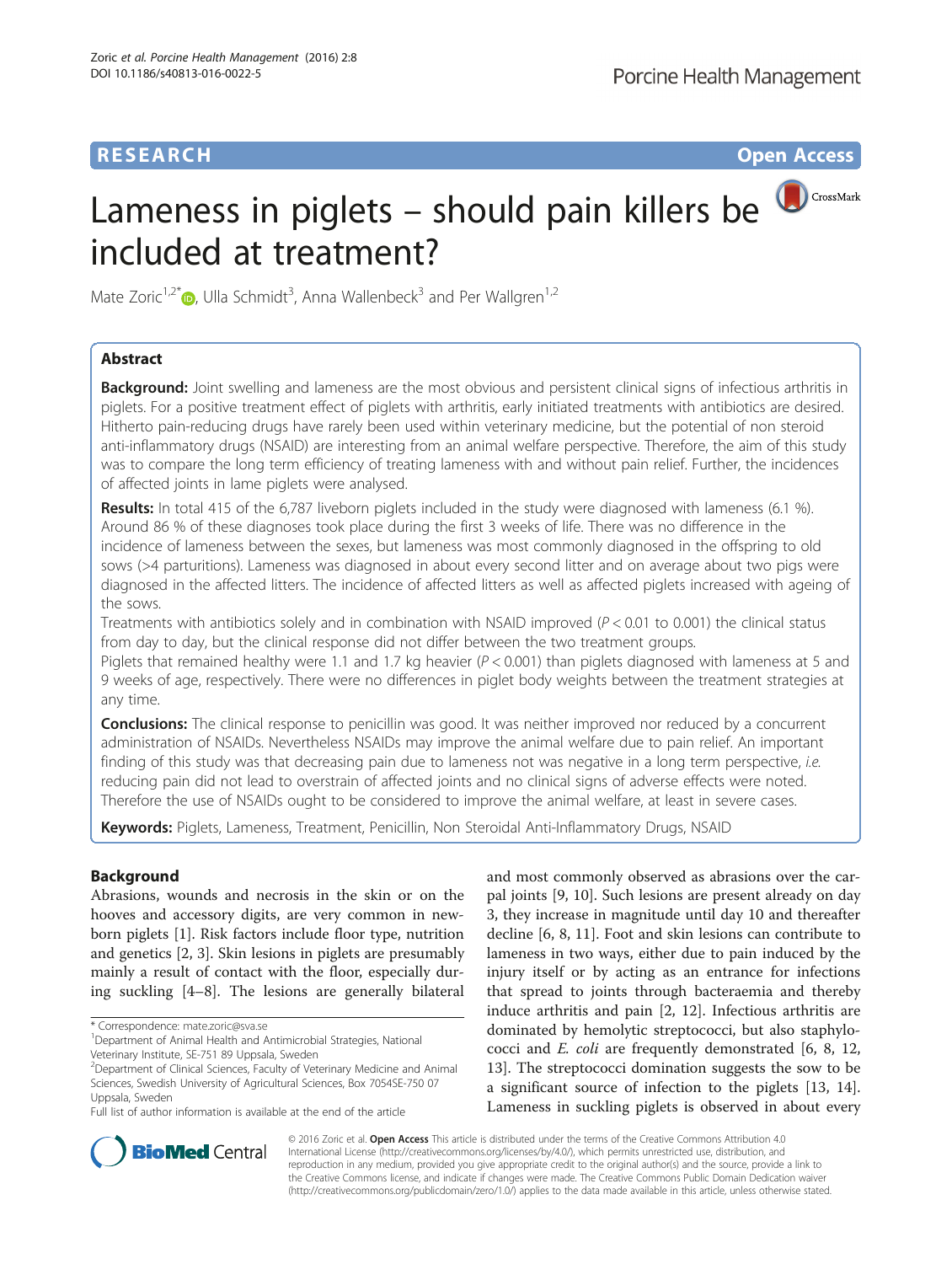second litter and around 75 % of the treatments against lameness are effectuated in piglets less than 3 week of age [\[12](#page-6-0), [15](#page-6-0), [16](#page-6-0)]. Apart from animal suffering, lameness contributes to losses in terms of dead piglets, decreased growth an increased use of manual labour and of antibiotics [[16, 17\]](#page-6-0).

Pain may of course be transient, but if the recovery period is prolonged the animal will be less competitive, e.g. at group feedings situations. If the pain cannot be effectively treated, culling may be the only practical option in pig farming [\[18\]](#page-6-0). Thus, the therapy of lame piglets ought to include measures aimed to decrease pain and thereby also minimize any adverse effect on feed intake [[19\]](#page-6-0).

Historically, little emphasis has been paid on pain management in veterinary medicine [\[20](#page-6-0)]. Pain has been regarded as a tool to keep animals tranquil to allow any injury to heal faster. Knowledge of pain management has been limited, both among veterinarians in the academic environment and in clinical practice [[21\]](#page-6-0). However, supporting therapy with analgesic drugs (NSAIDs = Non Steroidal Anti-Inflammatory Drugs) has increased considerably in recent years [[22](#page-6-0)], explained by a greater awareness and understanding of pain and painful conditions [[23\]](#page-7-0). NSAIDs have anti-inflammatory, analgesic and antipyretic effects [[24](#page-7-0)]. They have mainly a peripheral analgesic activity and acts by inhibiting the synthesis of prostaglandins, which in turn sensitivities nocisceptores (peripheral sensory nerve endings that react strong to tissue thermal, mechanical and chemical stimuli). Ketoprofen (2-(phenyl 3-benzoyl) propionic acid) is a NSAID of the 2-arylpropionic acid group (generically known as profens) with analgesic, anti-inflammatory and antipyretic properties [\[18](#page-6-0)].

To reduce pain in piglets, NSAIDs is at present the only realistic alternative since drugs of this class are the only long-acting analgesics with maximum residue limits (MRL) established for pigs in Europe [[18\]](#page-6-0). However, as the analgesic is administered by intramuscular injection, treatment of large numbers of piglets have been concluded to be time consuming and potentially costly [\[25](#page-7-0)]. Further, if analgesic treatment of lame piglets leads to an increased mobility with the risk for over-load of affected joints with side effects in the future cannot be excluded. Therefore, the aim of this study was to investigate the clinical effects of concurrent treatment of lame piglets with NSAID-drugs and antibiotics to that of using antibiotics solely.

# Results

### Relationship to lameness and age of piglets

In total 415 out of 6,787 liveborn piglets were diagnosed with lameness (6.1 %) during the two and half years studied. Around 86 % of these diagnoses took place during the first 3 weeks of life and the risk incidence of lameness decreased from 2.4 % during the first week of life to 0.3 % during the fifth week of life. There was no difference in the incidence of lameness between the sexes (Table [1](#page-2-0)).

#### Relationship with lameness and parity of sow

Overall, lameness was diagnosed in about every second litter, but the range of lame piglets varied from one to nine in affected litters (Table [2](#page-2-0)). The incidence of lameness was lowest in the litters of first and second parity sows and then increased with the age of the sows, both with respect to affected litters and to affected piglets within litter.

# Clinical effect of treatments

Both treatment strategies, with penicillin solely or with penicillin in combination with NSAIDs, improved  $(P < 0.01$  to 0.001) the clinical status (i.e. improved lameness score) from day to day but the treatment efficacy did not differ between the groups. Approximately 75 % of the piglets diagnosed with lameness was scored with severe signs of lameness (score 3) at the onset of treatment while 50 % were scored healthy or almost healthy (score 0 or 1) day 5 of treatment. The treatment efficacy is illustrated in Fig. [1,](#page-3-0) showing the day to day prevalence of piglets within the different diagnose codes.

#### Relationship to lameness and weight

The weights recorded at birth, 5 and 9 weeks of age are shown in Table [3.](#page-3-0) Piglets that remained healthy were 1.1 and 1.7 kg heavier than piglets attended with lameness at 5 and 9 weeks of age, respectively. Piglets attended for lameness performed equal regardless of treatments strategy (Fig. [1\)](#page-3-0), but piglets that remained free from lameness grew 9 % faster  $(P < 0.001)$  than piglets diagnosed with lameness.

#### Distributions of the affected joints

A total of 454 joints were associated with lameness in 415 affected piglets. One clinically affected joint was recorded in 380 piglets (91.5 %), two joints in 31 piglets (7.5 %) and three joints in 4 piglets (1 %).

The distribution of the affected joints is shown in Fig. [2.](#page-4-0) It was evenly distributed between front and hind legs with 52.5 % in the front legs (Elbows 19.3 %; Carpus 9.9 %; Front Metacarpal joints 6.7 %; Front Hoofs 16.6 %) and 56.9 % in the hind legs (Hocks 16.1 %; Back Metacarpal joints 6.3 %; Back Hoofs 34.5 %).

In total, 56.8 % ( $n = 258$ ) of the lesions were recorded on the left side of the piglets and 43.2 % ( $n = 196$ ) on the right side.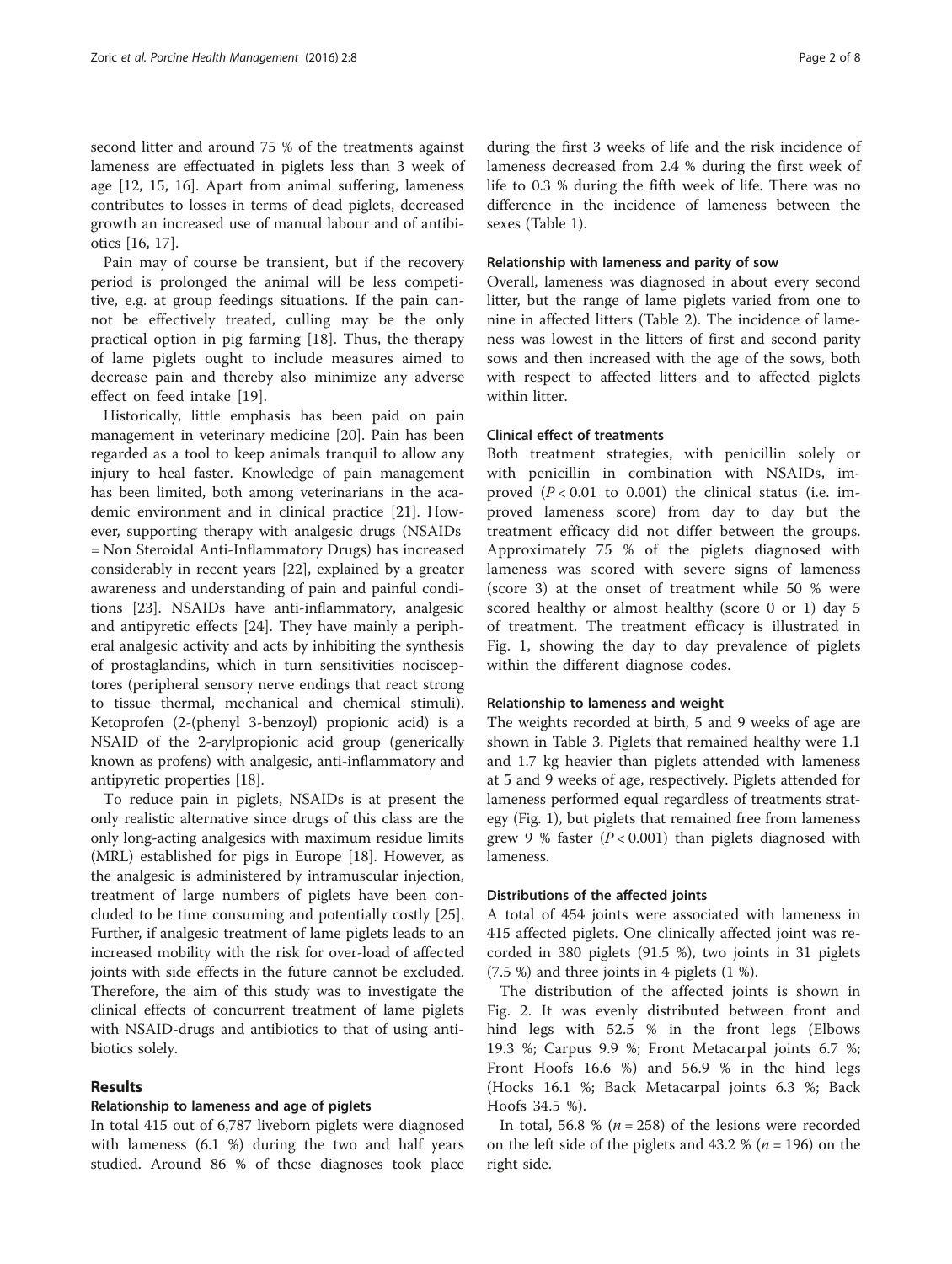| Age (Weeks)     | Piglets medically treated for lameness (n) | Incidence risk of lameness (%) |  |  |
|-----------------|--------------------------------------------|--------------------------------|--|--|
|                 | 166                                        | 2.4                            |  |  |
| 2               | 119                                        | 1.8                            |  |  |
| 3               | 72                                         | 1.1                            |  |  |
| $\overline{4}$  | 35                                         | 0.5                            |  |  |
| 5               | 23                                         | 0.3                            |  |  |
| In total        | 415 of 6,787                               | 6.1                            |  |  |
| Whereof males   | 215 of 3,553                               | 6.1                            |  |  |
| Whereof females | 200 of 3,234                               | 6.2                            |  |  |

<span id="page-2-0"></span>Table 1 The mean incidence risk for being diagnosed for lameness with respect to week of age in 6,787 live born piglets

## Necropsies, bacteria and antimicrobial resistance

Three lame piglets were culled before medical treatment and subjected to necropsy, including histopathological and microbiological examinations. One of the three pigs suffered from acute purulent arthritis, the other two of chronic arthritis, and all of the piglets were affected in more than one joint. Bacterial cultivations of three joints per animal demonstrated microbial growth in all piglets. The findings were Streptococcus dysgalactiae subsp. equisimilis in one piglet and Staphylococcus hyicus subsp. hyicus in two piglets. They were all sensitive to all antibiotics included in the in the [VetMIC™ GP-mo-A (version 2), National Veterinary Institute, NVI].

## **Discussion**

This study was conducted at a research station with experienced staff that had good recording systems and written instructions for diagnosing diseases. Lameness was defined as lameness and/or swollen joint(s), thereby not differentiating lameness due to infections from lameness due to other causes. However, in a previous study where lame piglets were euthanized instead of medically treated, the diagnose arthritis was always made at necropsy [[6](#page-6-0), [8](#page-6-0), [12\]](#page-6-0), as also was the case with the three piglets sacrificed in this study. Thereby it is believed that most lame piglets actually suffered from arthritis, but as no etiological diagnose was made in the other piglets we prefer to use the term lameness.

During the two and half years studied, 415 of the 6,787 piglets born had been treated for lameness before the age of 5 weeks (6.1 %), whereof 86 % were diagnosed within 3 weeks from birth. Skin cuts have been discussed as an entry for infections, and castration may therefore predispose for lameness. However, as no difference in the incidence of lameness between the sexes were recorded, the results obtained concur previous reports [[16](#page-6-0), [26, 27\]](#page-7-0), suggesting that castration in itself appear not to predispose to development of lameness - provided that it is effectuated skilfully and under aseptic conditions. Instead there was a correlation to the age of the sow, lameness was most commonly diagnosed in piglets born by old sows (>4 parturitions).

Lameness in piglets is of concern for both animal welfare and economic reasons. In intensive pig production the weight of the weaned piglet has a significant influence on lifetime performance. Low weight at weaning implies a loss of income for the farmer and might also influence the welfare of the affected animals negatively. Lameness, as well as other diseases [[28](#page-7-0)], reduce the growth rate of the piglets and the piglets that were treated for lameness in this study grew 9 % slower than those not diagnosed with lameness. In a Danish study, piglets treated for lameness, diarrhoea or other infections were identified as main contributors to a decreased weight gain during the suckling period, with 38, 8 and 21 g per day, respectively [[29\]](#page-7-0).

Table 2 Prevalence of litters with lameness diagnosed in piglets by sow parity. Total prevalence, mean number and range of lame pigs in the affected litters, as well as the percentages of litters with one, two, three or more than three affected piglets

| Parity         | Litters<br>Total | Litters with lameness |                   | Number of lame piglets in affected litters |       |                                   |                      |                    |                    |
|----------------|------------------|-----------------------|-------------------|--------------------------------------------|-------|-----------------------------------|----------------------|--------------------|--------------------|
|                |                  | n                     | %                 | Mean                                       | Range | lame                              | 2 lame               | 3 lame             | >3 lame            |
|                | 146              | 46                    | 31.5 $^{A}$       | .52                                        | 1-9   | 76 % <sup>A</sup>                 | $15\%^{\text{A}}$    | $4 \%^A$           | $4 \%^A$           |
|                | 103              | 39                    | 37.9 AB           | .51                                        | 1-6   | 74 % <sup>AB</sup>                | $18 \%$ <sup>A</sup> | $5\%^A$            | $5\%^A$            |
| 3              | 97               | 40                    | 41.2 $AB$         | .74                                        | 1-6   | 55 %BC                            | 28 % <sup>A</sup>    | $8 \%^A$           | 8 % <sup>AB</sup>  |
| $\overline{4}$ | 62               | 33                    | 53.2 <sup>B</sup> | 2.15                                       | 1-6   | 48 % <sup><math>\sim</math></sup> | 51 % $^{B}$          | 15 % <sup>AB</sup> | 15 % <sup>AB</sup> |
| >4             | 73               | 52                    | $71.2^{\circ}$    | 2.18                                       | 1-7   | $54\%$                            | $79%^{A}$            | $27%$ <sup>B</sup> | $19%^{B}$          |

Different superscript letters within columns indicate significant pairwise differences with P < 0.05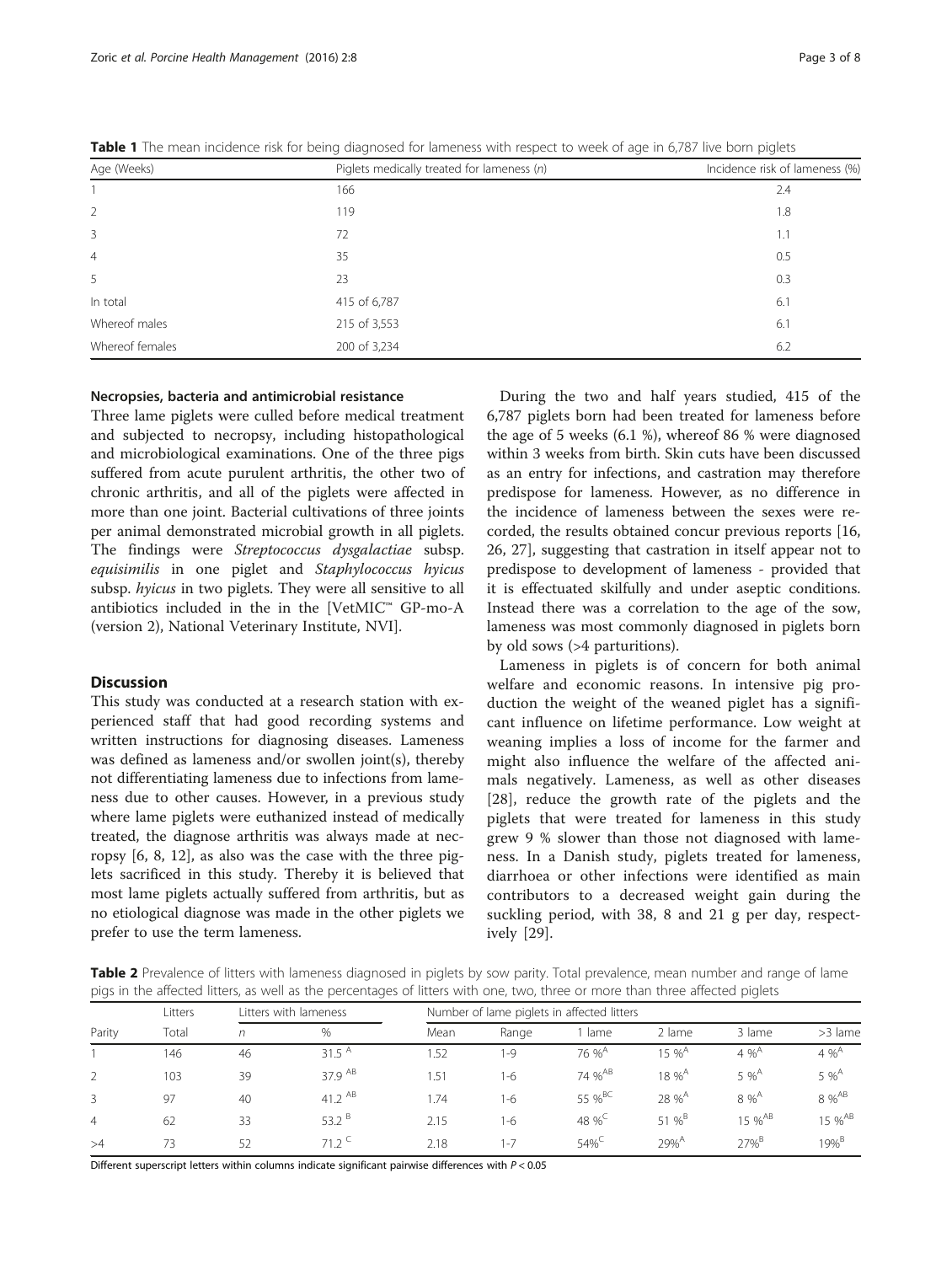<span id="page-3-0"></span>

Lame piglets are also believed to suffer from pain and stress, which is reported to have a negative influence on production [[3](#page-6-0)]. Pain is defined as an unpleasant sensory and emotional experience that is associated with actual or potential tissue damage [\[30](#page-7-0)]. However, pain is subjective and therefore difficult to quantify, and there are no specific parameters for measuring pain [\[31](#page-7-0)]. Nevertheless, it is widely accepted that piglets may react to pain in three ways: trough vocalization, physiologically, and behaviorally [\[32](#page-7-0), [33](#page-7-0)]. Thereby pain killers appear

attractive in improving welfare for lame pigs. However, if analgesic treatment of lame piglets leads to an increased mobility during the acute lameness there might be a risk for overexertion of affected joints which in turn might induce long term negative side effects. Therefore it is important to note that no difference in weight gain between the two treated groups were recorded in this study. NSAID –treated piglets did not grew faster than non-NSAID-treated piglets, but neither did they grew slower which would have been expected if long term

Table 3 Mean weights of piglets treated for lameness during the first 9 weeks of life compared to piglets not attended with lameness. Every second lame piglet was treated with penicillin and NSAID and every second piglet was treated with penicillin solely. Least Square Means ± Standard Error

|         | Unaffected                 | Treated for arthritis     |         | Treated with              | Treated with<br>Penicillin |      |
|---------|----------------------------|---------------------------|---------|---------------------------|----------------------------|------|
|         |                            | All                       |         | Penicillin + NSAID        |                            |      |
|         | (kg)                       | (kg)                      |         | (kq)                      | (kg)                       |      |
| Birth   | $1.5 \pm 0.01$ (n = 6373)  | $1.6 \pm 0.02$ (n = 412)  | n.s.    | $1.5 \pm 0.03$ (n = 207)  | $1.6 \pm 0.03$ (n = 205)   | n.s. |
| 5 weeks | $10.6 \pm 0.11$ (n = 4804) | $9.5 \pm 0.14$ (n = 372)  | < 0.001 | $9.0 \pm 0.20$ (n = 184)  | $9.1 \pm 0.20$ (n = 188)   | n.s. |
| 9 weeks | $24.3 \pm 0.19$ (n = 4161) | $22.6 \pm 0.26$ (n = 354) | < 0.001 | $21.7 \pm 0.37$ (n = 182) | $22.4 \pm 0.37$ (n = 172)  | n.s. |

n.s. = not significant,  $P > 0.05$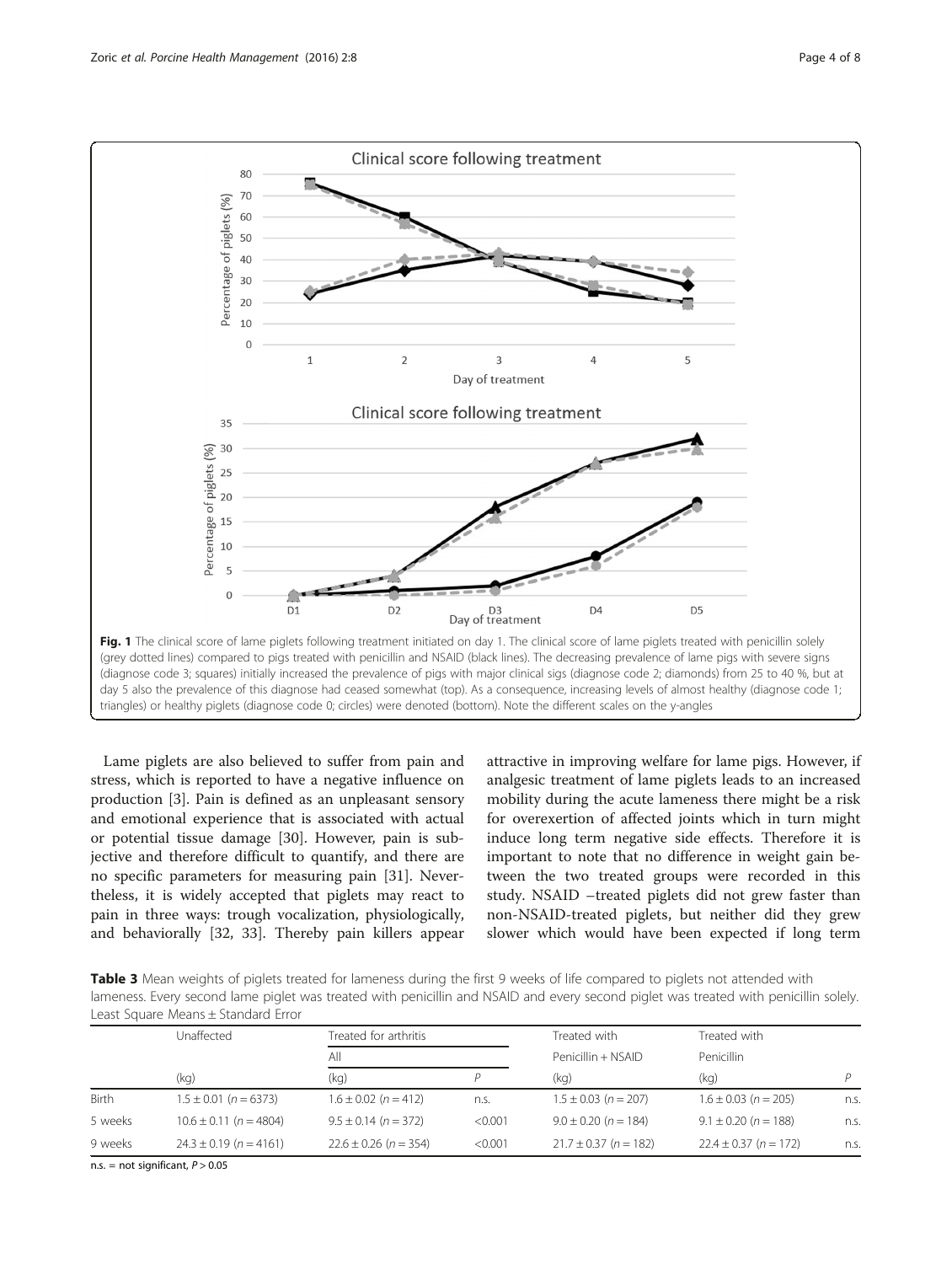<span id="page-4-0"></span>

negative side effects would have been at hand. Use of NSAIDs in combination with antibiotics as treatment for lameness in piglets ought to therefore be considered for animal welfare issues, at least at severe cases of lameness.

In this study the clinical response of treatment penicillin was good, regardless of a similar treatment with NSAID or not. In both groups no piglet were given diagnose codes 0 or 1 (healthy or almost healthy) when initiating treatment, but 50 % of them were scored with 0 or 1 after 5 days of treatment. Yet it must be remembered that every  $4<sup>th</sup>$  piglet diagnosed with severe lameness (diagnose code 3) when treatment was initiated still had that clinical score day 5, and that piglets diagnosed with lameness had a reduced weight gain. Since an early initiated treatment is concluded to be essential for a good treatment prognosis [[16,](#page-6-0) [34](#page-7-0)], persisting clinical score might mirror the time for initiation of treatment in relation to the true onset of infection. It should also be emphasized that reducing pain pharmacologically in lame piglets not can replace the management routines, floor quality and good care.

Although lameness most commonly was observed in back hoofs, followed by elbows, front hoofs and hocks, lameness was fairly evenly distributed between joints. This indicated a septicemial spread of the infections associated with lameness, as previously also indicated by the association to abrasions [[26\]](#page-7-0). We have no explanation for the diverging distribution between the left (56.8 %) and the right (43.2 %) side of the pig, but similar observations have previously been reported from 264 preweaning piglets in England where 42 % had abrasions on the left limbs and 38 % on the right limbs [[35](#page-7-0)].

The microbial cause of lameness in piglets may vary and treatment of lame pigs leads to a permanent use of antibiotics in piglet production, which in turn may lead to antimicrobial resistance. Therefore, a causative diagnose, including defining of minimum inhibitory

concentration (MIC) values, ought to regularly be made from joints of lame piglets in pig herds. In this herd, bacterial cultivations revealed Streptococcus dysgalactiae subsp. equisimilis and Staphylococcus hyicus subsp. hyicus as the cause of infectious arthritis, which concur with several other reports [[6, 8\]](#page-6-0), that were sensitive to all antibiotics included in the antimicrobial panels used.

Prompt treatment with antibiotics of piglets that limp due to infection is required to achieve a positive treatment effect [\[1](#page-6-0), [36](#page-7-0)] and in agreement with the results obtained in this study many studies recommend penicillin as first choice of antibiotics [\[34](#page-7-0), [37, 38](#page-7-0)]. It could be argued that the statement on immediate treatment of lame piglets would increase use of antibiotics, but it should be remembered that no "just-to-be-sure strategic disease preventing antimicrobial treatment" whatsoever take place in any Swedish herd. This is a responsible way to ensure a low use of antimicrobials, based on the fact that healthy pigs do not need antibiotics.

## **Conclusions**

Piglets diagnosed with lameness had a reduced weight gain. Lameness was fairly evenly distributed between joints, which indicate a septicemic spread of the infections associated with lameness, as previously also indicated by the association to abrasions. The clinical response of penicillin was good, and it was neither improved nor reduced by a concurrent administration of NSAIDs. A significant finding of this study was that decreasing pain due to lameness not was negative in a long term perspective, *i.e.* reducing pain did not lead to overstrain of affected joints and no clinical signs of adverse effects were noted. Therefore the use of NSAIDs ought to be considered to improve the animal welfare, at least in severe cases.

Despite the generally good effect of penicillin, it was notable that around every  $4<sup>th</sup>$  piglet diagnosed with severe lameness still scored so 4 days after initiating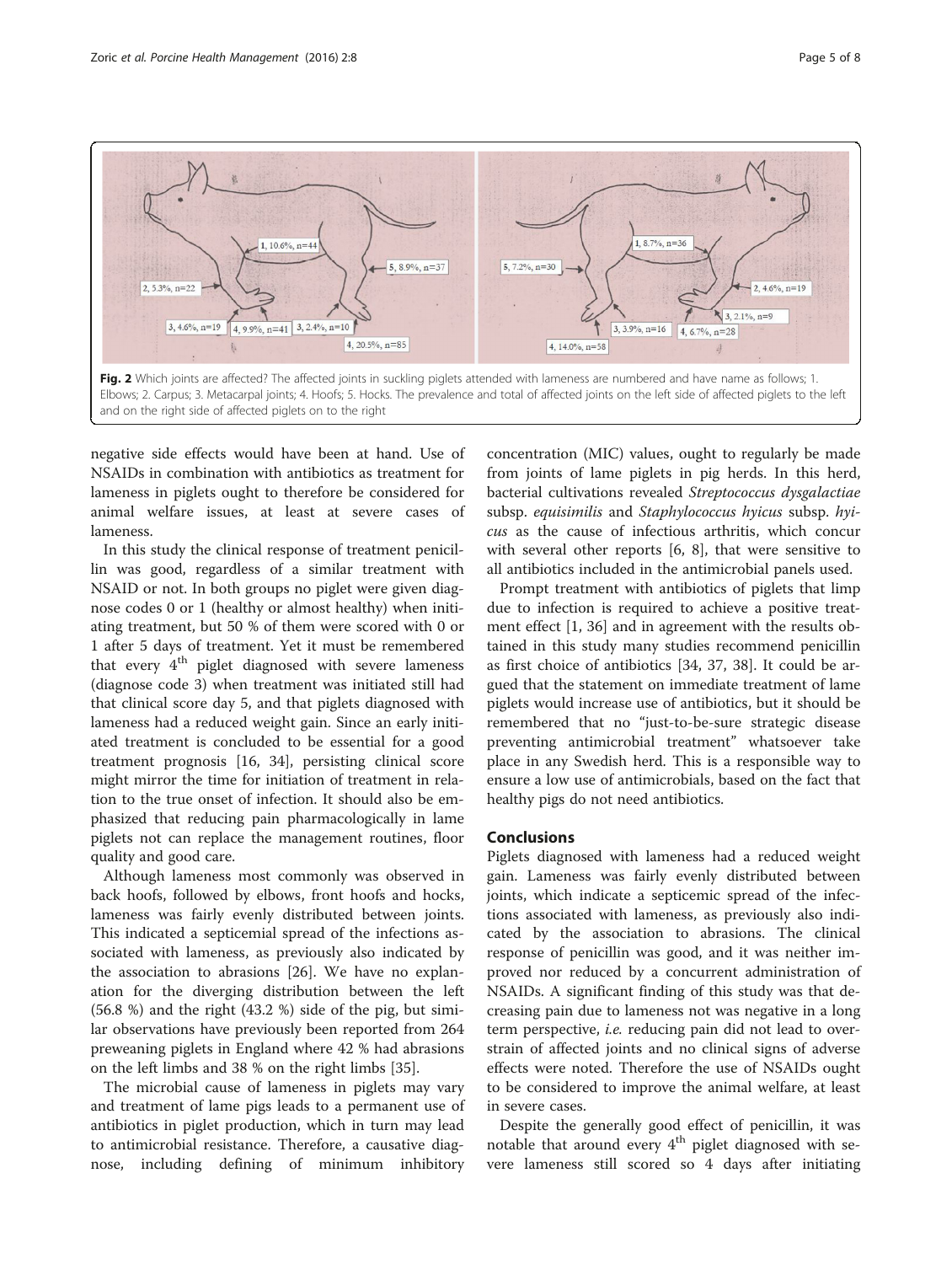treatment. Since inserting treatment during the early cause of joint diseases has been suggested to be important for a good prognosis this may have been dependant on the onset of treatment in relation to the true onset of infection.

# Methods

The study has been approved by the Ethical Committee for Animal Experiments, Uppsala, Sweden (reference number C 135/9). All lame piglets in the study would have been subjected to treatments with penicillin as a routine procedure regardless of the study, but none with NSAIDs.

#### Animals and management routines

The study was carried out at research station at Funbo-Lövsta, Swedish University of Agricultural Sciences. The farrow-to-finish herd comprised 110 sows (mainly purebred Yorkshire) and had been established for 30 years. The herd was free from diseases according to the "A List" of the Office International des Epizooties, and also from Aujeszky's disease, atrophic rhinitis, Brachyspira (Serpuliana) species, porcine epidemic diarrhoea, porcine reproductive and respiratory syndrome, Salmonella species and transmissible gastroenteritis.

Pregnant sows were housed in a deep-litter system in groups of about 16, but with individual feeding. Two weeks before farrowing, sows were transferred to a cleaned farrowing unit with 16 pens, each  $8.4 \text{ m}^2$  in area and bedded with straw. Each piglet was weighed and given an identity (tattoo) at the day of birth. Navels were disinfected, canine teeth were filed when judged necessary and, canvas was glued to carpal joints to prevent abrasions. The piglets were also weighed when they were 5 weeks (at weaning) and 9 weeks old.

All 6,787 piglets born alive during a period of two and a half years were included in the study. The male piglets were castrated at 2, 3 or 4 days of age, and at the same time all the piglets received an intramuscular injection of 200 mg iron as iron dextran (Pigeron; Leo Pharmaceutical). The piglets were given a second iron injection when they were 14 days old, and they were offered commercial creep feed without antibiotics from 3 weeks of age; it contained 15.5 % crude protein, 1.0 % lysine, and 12.2 MJ metabolisable energy (ME)/kg (Växfor; Lantmännen, Svalöv, Sweden). No routine strategical treatment with antimicrobials whatsoever were made in the herd. Only pigs diagnosed with a disease were medically treated.

# Lameness, treatment, necropsies, culture of bacteria, antimicrobial resistance

The herd veterinarian had made a written instruction to the staff. According to that instruction, lame piglets or

piglets with visibly swollen joints were defined to suffer from lameness and should be parenterally treated with antimicrobials immediately. Benzyl penicillin (Penovet vet., Boehringer Ingelheim Vetmedica) was intramuscularly administered at a dose of 20 mg per kg bodyweight once a day for 5 days. Every second piglet was additionally injected with 3 mg ketoprofen (Romefen vet., Merial Norden) per kg bodyweight once a day for 3 days. Every medically treated piglet was colour-marked, and records of diseases and treatments were kept for each piglet. The staff was instructed to treat piglets affected by arthritis as early as possible to attain a fair treatment prognosis.

Three randomly selected lame piglets were culled instead of medically treated. At necropsy, samples for bacteriology were collected with sterile cotton swabs from up to 3 joints diagnosed with arthritis and from a normal joint from each pig. The samples were spread directly to blood agar (blood agar base No. 2; LabM, Salford, England  $+5$  % horse blood) and bromcresol purple-lactose agar (NVI art No.341200). The plates were incubated at 37 °C and read after 18 and 48 h. Isolates of staphylococci and streptococci were typed with methods used at the Bacteriological diagnostic laboratory at the National Veterinary Institute (NVI).

Isolates of staphylococci and streptococci were tested with respect to antimicrobial resistance towards penicillin, cephalothin, oxacillin +2 % NaCl, erythromycin, chloramphenicol, clindamycin, tetracycline, fusidic acid, gentamicin, kanamycin, ciprofloxacin, trimethoprim [VetMIC™ GP-mo-A (version 2), NVI].

# Clinical examinations and evaluation of therapeutic efficacy

The occurrence of lameness was registered from birth until the age of 5 weeks and the clinical efficacies of treatment were assessed daily. When diagnosed lame, pigs were given a clinical score based on lameness swollen joints and general health status;  $0 =$  healthy;  $1 =$  almost healthy; 2 = manifest lameness; 3 severe lameness.

The occurrence of lameness and affected joints (Elbow, Carpus, Hock, Metacarpal joint, Hoof) in one or more legs were registered from birth until the age of 5 weeks.

## Statistical analysis

Statistical analyses were performed using the Statistical Analysis Systems; SAS 9.2 (SAS, 2014). Data from the 6,787 liveborn piglets were included in the statistical analyses. Only the first incidence of arthritis in each piglet was taken into account and only complete recordings was included in the analyses. Differences in arthritis prevalence between sexes (male or female) and sow parities  $(1, 2, 3, 4, >4)$ , as well as differences in clinical lameness status between treatments and change in clinical lameness status day to day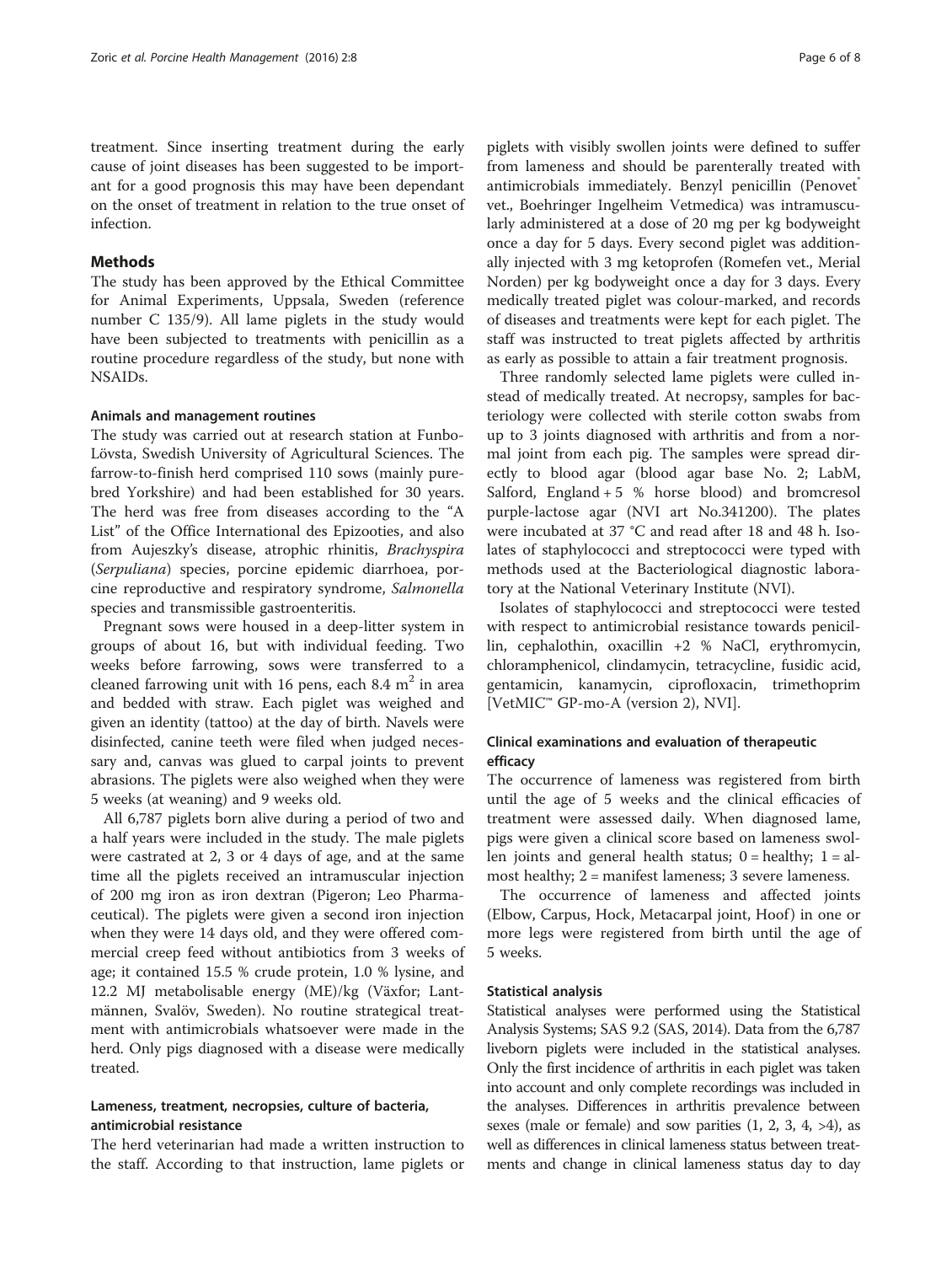<span id="page-6-0"></span>was analysed in bivariate two-by-two chi square tests using PROC FREQ. This procedure enabled pairwise competitions of prevalences between all classes (e.g. between specific parities). Differences in weight between pigs treated for arthritis and unaffected pigs were analysed with MODEL 1 and 2 and between lame pigs given the two different treatments with MODEL 3 and 4 using PROC MIXED.

MODEL 1: Birth weight = Lameness (yes or no) + Sex (Male or Female) + Parity  $(1, 2, 3, 4 \text{ or } >4)$  + Sow + Sow\*-Parity + e

MODEL 2: Weight at 5 weeks or Weight at 9 weeks = Lameness (yes or no) + Sex (Male or Female) + Parity  $(1, 2, 3, 4 \text{ or } -4) + \text{Sow} + \text{Sow}$ \*Parity + Birth weight  $+$  e

MODEL 3: Birth weight = Treatment (Penicillin + NSAID or Penicillin) + Sex (Male or Female) + Parity  $(1, 2, 3, 4 \text{ or } >4) +$  Sow + Sow\*Parity + e

MODEL 4: Weight at 5 weeks or Weight at 9 weeks  $=$  Treatment (Penicillin + NSAID or Penicillin) + Sex (Male or Female) + Parity (1, 2, 3, 4 or  $>4$ ) + Sow + Sow\*Parity + Birth weight + e

Where Lameness, Treatment, Sex and Parity were included as fixed effects, Sow and Sow\*Parity were included as random effects and Birth weight was included as a continuous covariate.

#### Competing interests

The authors declare that they have no competing interests.

#### Authors' contributions

MZ, US, AW and PW initiated the study and designed it in cooperation. MZ was the main investigator and head writer of the manuscript with assistance from the other authors. All authors have read and approved the final manuscript.

#### Authors' information

MZ and PW are veterinarians working at the Department of Animal Health and Antimicrobial Strategies at the National Veterinary Institute and at the Department of Clinical Sciences at the Swedish University of Agricultural Sciences in Uppsala, Sweden. Both hold Swedish expert competence in porcine diseases, and PW is also an ECPHM-diplomat as well as professor in pig diseases at both the National Veterinary Institute and the Swedish University of Agricultural Sciences. MZ completed his PhD which focused on lameness in piglets in 2008 with PW as main supervisor. US work as a supervisor at the research station. AW is researcher and teacher at Department of Animal Breeding and Genetics and Department of Animal Environment and health at the Swedish University of Agricultural Sciences in Uppsala, Sweden. This work was initiated with a project aimed to analyse the incidence of lameness in piglets and to determine its influence on productivity, and has thereafter focused on risks for development of lameness in different housing system and treatment strategy.

#### Acknowledgements

This study was financed by grants from Foundation Mary Francke-Gustafson's fund and Foundation Carl-Fredrik von-Horn's fund at The Royal Swedish Academy of Agriculture and Forestry and the National Veterinary Institute.

#### Author details

<sup>1</sup>Department of Animal Health and Antimicrobial Strategies, National Veterinary Institute, SE-751 89 Uppsala, Sweden. <sup>2</sup>Department of Clinical Sciences, Faculty of Veterinary Medicine and Animal Sciences, Swedish University of Agricultural Sciences, Box 7054SE-750 07 Uppsala, Sweden. <sup>3</sup>Department of Animal Breeding and Genetics, Swedish University of Agricultural Sciences, Box 7023SE-750 07 Uppsala, Sweden.

#### Received: 23 October 2015 Accepted: 27 January 2016 Published online: 08 March 2016

#### References

- 1. Dewey CE. Diseases of the nervous and locomotor systems. In: Straw BE, Zimmerman JJ, D'Allaire S, Taylor DJ, editors. Diseases of swine. 9<sup>th</sup> ed. Ames, Iowa, USA: Blackwell Publishing Professional; 2006. p. 87–111.
- 2. Penny RHC, Edwards MJ, Mulley R. Clinical observations of necrosis of the skin of suckling piglets. Aust Vet J. 1971; doi: [10.1111/j.1751-0813.1971.](http://dx.doi.org/10.1111/j.1751-0813.1971.tb02047.x) [tb02047.x](http://dx.doi.org/10.1111/j.1751-0813.1971.tb02047.x).
- 3. Le HT, Nilsson K, Norberg E, Lundeheim N. Genetic association between leg conformation in young pigs and sow reproduction. Livest Sci. 2015; doi:[10.](http://dx.doi.org/10.1016/j.livsci.2015.05.025) [1016/j.livsci.2015.05.025](http://dx.doi.org/10.1016/j.livsci.2015.05.025).
- 4. Mouttotou N, Green LE. Incidence of foot and skin lesions in nursing piglets and their association with behavioural activities. Vet Rec. 1999; doi:[10.1136/](http://dx.doi.org/10.1136/vr.145.6.160) [vr.145.6.160](http://dx.doi.org/10.1136/vr.145.6.160).
- 5. Westin R, Algers B. Effects of farrowing pen design on health and behavior of the sow and piglets at farrowing and lactation. Sv Vet Tidn. 2006;8-9:21–7.
- 6. Zoric M, Nilsson E, Mattsson S, Lundeheim N, Wallgren P. Abrasions and lameness in piglets born in different farrowing systems with different types of floor. Acta Vet Scand. 2008; doi:[10.1186/1751-0147-50-37.](http://dx.doi.org/10.1186/1751-0147-50-37)
- 7. Zoric M. Lameness in piglets. Dissertation. Faculty of Veterinary Medicine and Animal Science, Swedish University of Agricultural Sciences. Acta Universitatis Agriculturae Sueciae; 2008.<http://pub.epsilon.slu.se/1862/> Accessed 01 Feb 2016.
- 8. Zoric M, Nilsson E, Lundeheim N, Wallgren P. Incidence of lameness and abrasions in piglets in identical farrowing pens with four different types of floor. Acta Vet Scand. 2009; doi:[10.1186/1751-0147-51-23](http://dx.doi.org/10.1186/1751-0147-51-23).
- 9. Gardner IA, Hird DW. Risk factors for development of foot abscess in neonatal pigs. J Am Vet Med Assoc. 1994;204:1062–7.
- 10. Persson S, Ehlorsson CJ, Håkansson U, Nilsson C. Golvytor i grisstallar. In: Jordbruksinformation 3. Jordbruksverket. 2006. [http://webbutiken.](http://webbutiken.jordbruksverket.se/sv/artiklar/golvytor-i-grisstallar.html) [jordbruksverket.se/sv/artiklar/golvytor-i-grisstallar.html](http://webbutiken.jordbruksverket.se/sv/artiklar/golvytor-i-grisstallar.html) Accessed 01 Feb 2016.
- 11. Zoric M. Lameness in piglets. Pig J. 2010;63:1–11.
- 12. Zoric M, Sjölund M, Persson M, Nilsson E, Lundeheim N, Wallgren P. Lameness in piglets. Abrasions in nursing piglets and transfer of protection towards infections with Streptococci from sow to offspring. J Vet Med B. 2004; doi: [10.1111/j.1439-0450.2004.00777.x.](http://dx.doi.org/10.1111/j.1439-0450.2004.00777.x)
- 13. Higgins R, Gottschalk M. Streptococcal diseases. In: Straw BE, Zimmerman JJ, D'Allaire S, Taylor DJ, editors. Diseases of swine. 9<sup>th</sup> ed. Ames, Iowa, USA: Blackwell Publishing Professional; 2006. p. 769–83.
- 14. Windsor RS. Streptococcal infections in young pigs. Vet Annu. 1978;18:134–43.
- 15. Egeli AK, Framsted T, Sunde M, Waage S. Lameness in piglets. Nor Vet Tidsskr. 2001;113:615–25.
- 16. Zoric M, Stern S, Lundeheim N, Wallgren P. Four-year study of lameness in piglets at a research station. Vet Rec. 2003; doi:[10.1136/vr.153.11.323.](http://dx.doi.org/10.1136/vr.153.11.323)
- 17. Zoric M, Sjölund M, Wallgren P. Financial impact of disease on pig production: V. Lameness. In: University of Parma (Italy), editor. Proceedings of the  $6<sup>th</sup>$  European Symposium of Porcine Health Management,  $7 - 9$  May 2014, Sorrento, Italy. 2014. p. 191.
- 18. Fosse TK, Toutain PL, Spadavecchia C, Haga HA, Horsberg TE, Ranheim B. Ketoprofen in piglets: enantioselective pharmacokinetics, pharmacodynamics and PK ⁄ PD modelling. J Vet Pharmacol Therap. 2010; doi[:10.1111/j.1365-2885.2010.01236.x](http://dx.doi.org/10.1111/j.1365-2885.2010.01236.x).
- 19. Friton GM, Philipp H, Schneider T, Kleemann R. Investigation on the clinical efficacy and safety of meloxicam (Metacam<sup>®</sup>) in the treatment of noninfectious locomotor disorders in pigs. Berl Münch Tierärztl Wschr. 2003;116: 421–6.
- 20. Hewson CJ, Dohoo IR, Lemke KA, Barkema HW. Canadian veterinarians' use of analgesics in cattle, pigs, and horses in 2004 and 2005. Can Vet J. 2007; 48:155–64.
- 21. Information från Läkemedelsverket Supplement 1:2005. Smärtbehandling hos hund och katt – Behandlingsrekommendation. Läkemedelsverket, Medical Products Agency, Sweden. 2005. [https://lakemedelsverket.se/](https://lakemedelsverket.se/upload/nyheter/2005/smarta_rek.pdf) [upload/nyheter/2005/smarta\\_rek.pdf](https://lakemedelsverket.se/upload/nyheter/2005/smarta_rek.pdf) Accessed 01 Feb 2016.
- 22. Barz A, Breitinger I, Langhoff R, Zöls S, Ritzmann M, Heinritzi K. Examination of different options for combined administration of Metacam® and iron to piglets. In: IPVS 2008 Scientific Committee, editor. Proceedings of the 20<sup>th</sup> International Pig Veterinary Society Congress, 22 – 26 June 2008, Durban, South Africa, vol. 2. 2008. p. 472.